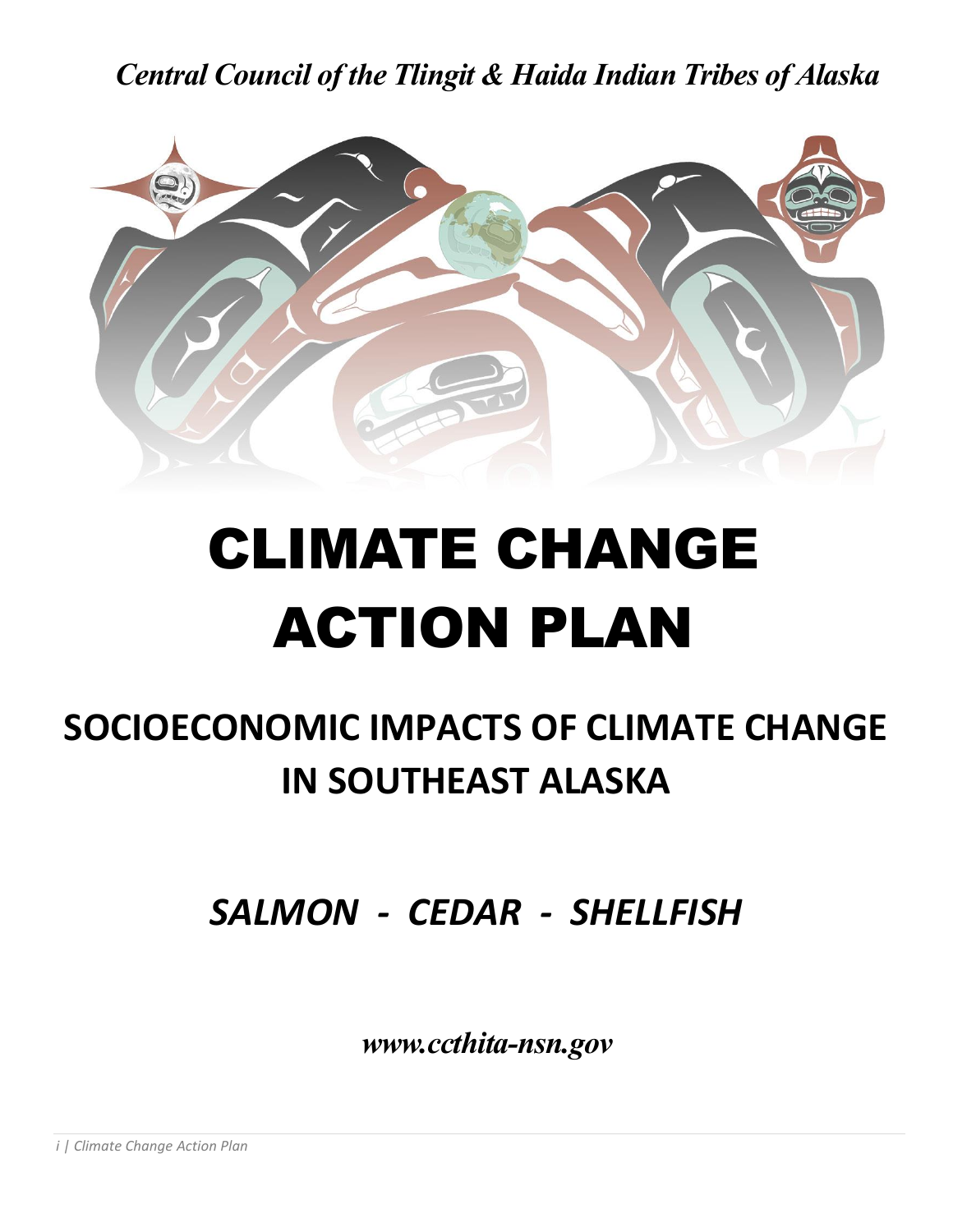### **ACKNOWLEDGEMENTS**

Gunalchéesh / Háw'aa (Thank You)

Bureau of Indian Affairs – Tribal Climate Resilience Program Sitka Tribe of Alaska – Southeast Alaska Tribal Ocean Research Lab University of Alaska Fairbanks – Sea Grant Alaska University of Washington – Sea Grant Washington Local Environmental Observer (LEO) Network

Jay Erickson – Gheiwán, Wooshkeetaan – Toos' Díx'ee Hít, Teikweidi – yadi, Hoonah Kaawu Tlingit & Haida Executive Council Climate Change Committee - for Their Direction and Assistance Chair VP Will Micklin, VP Catherine Edwards, VP Rob Sanderson Jr., VP Tosha Hotch, VP Ralph Wolfe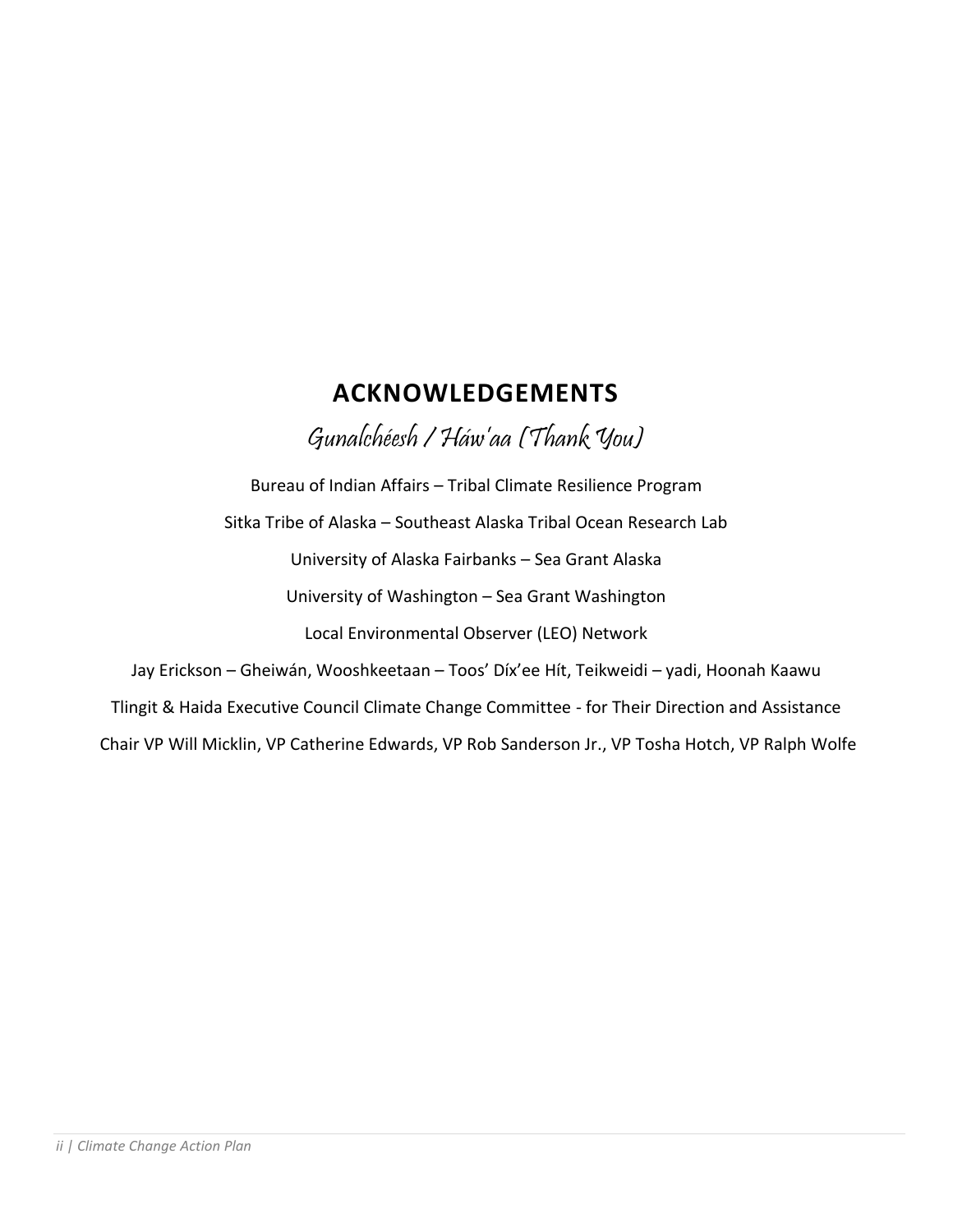## **TABLE OF CONTENTS**

| $\mathsf{I}$ . |                                                                                                                                                                                                                                                                                |
|----------------|--------------------------------------------------------------------------------------------------------------------------------------------------------------------------------------------------------------------------------------------------------------------------------|
| ΙΙ.            |                                                                                                                                                                                                                                                                                |
| III.           |                                                                                                                                                                                                                                                                                |
| IV.            | A. Extreme Weather<br>B. Landslides & Mega-Tsunamis                                                                                                                                                                                                                            |
| V.             | A. Increased Frequency of Extreme Weather Patterns<br>B. Global Pandemics and Other Long-Term Factors                                                                                                                                                                          |
| VI.            | SOCIOECONOMIC RESOURCES ENDANGERED BY CLIMATE CHANGE  3-5<br>A. Shellfish: Mortality, Paralytic Shellfish Poisoning (PSP), Acidification, Butter Clams<br>B. Salmon: Traditional Ecological Knowledge (TEK), Jurisdiction, Management<br>C. Cedar: Alternative Growth Research |
| VII.           | A. Greenhouse Complex Programs and Aquaculture & Mariculture Professionals<br>B. Eons of Technical Knowledge in Food Preservation Turned into Profit<br>C. A Regional Food Catalog & Security Threat Matrix for Each Community                                                 |
| VIII.          |                                                                                                                                                                                                                                                                                |
|                | A. An Electric Vehicle (EV) Infrastructure<br>B. New & Renewable Energy Research with Cost/Benefit Comparisons<br>C. Energy Conservation and Efficiency Research & Development Programs                                                                                        |
| IX.            | A. Rising Lumber Costs - A Reemerging Timber Industry<br>Energy Efficient (Heating/Cooling) and Cost-Effective Housing Technologies<br>В.                                                                                                                                      |
| Х.             | A. New Technologies and Multiple Waste Programs                                                                                                                                                                                                                                |
| XI.            |                                                                                                                                                                                                                                                                                |
|                | A. Community Resource Prioritization Using Threat Matrix Evaluation Tables                                                                                                                                                                                                     |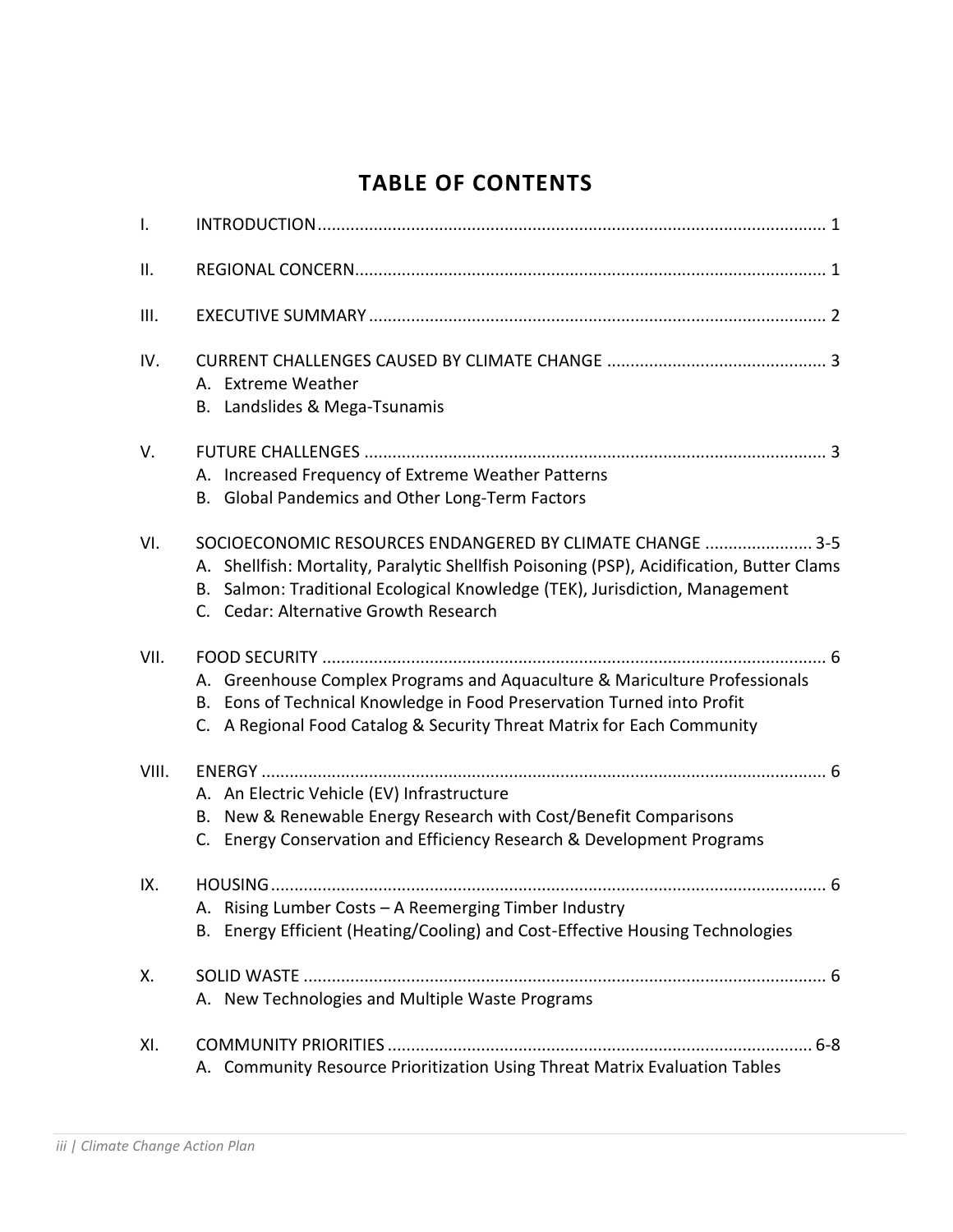B. Threat Matrix Evaluation Tables: Potential Climate Change Vulnerabilities and Adaptation Strategies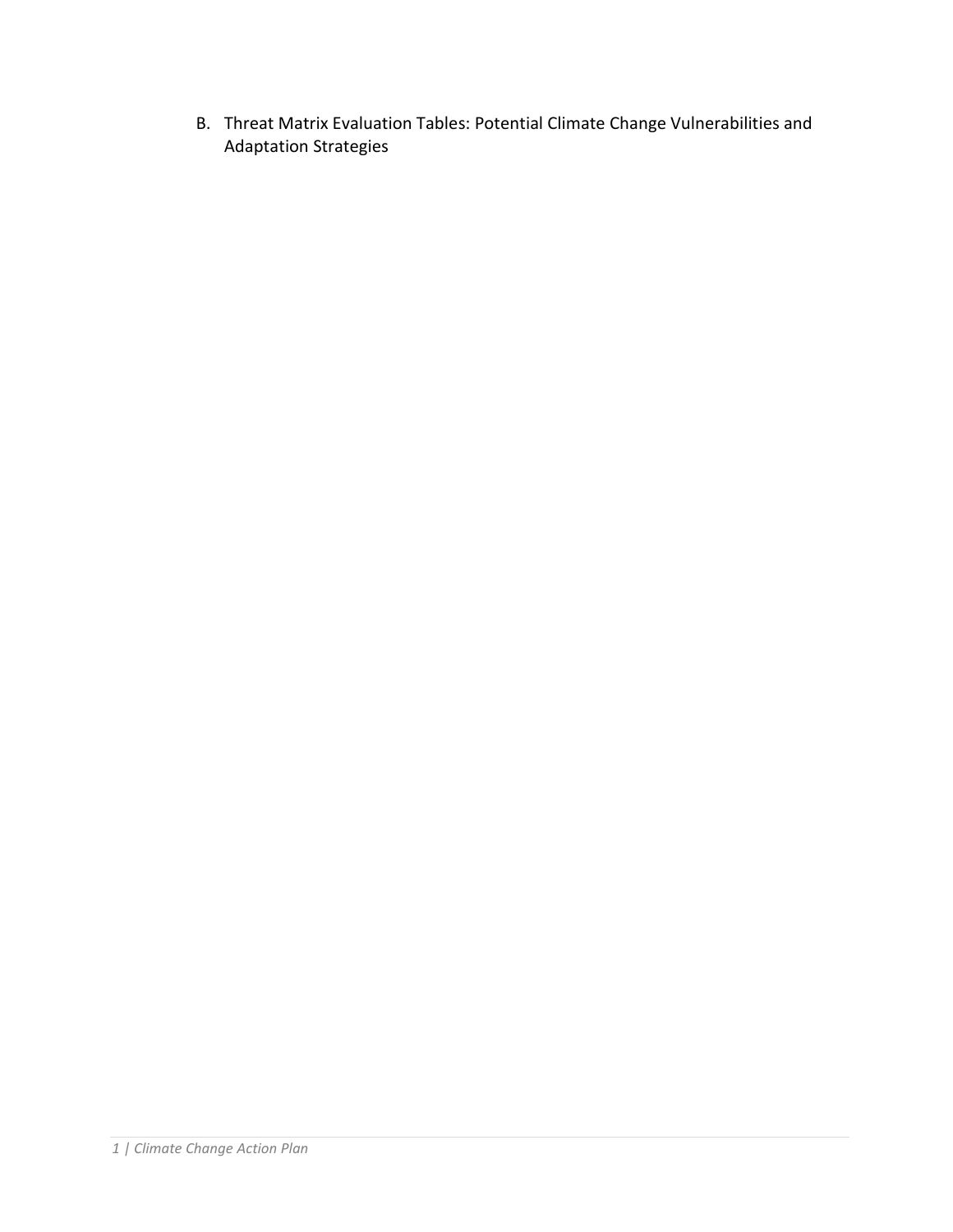#### **I. INTRODUCTION**

Climate change and socioeconomic development have impacted our planet, homes and lives. The effects of climate change are keenly observed, especially here in Southeast Alaska; however, the knowledge of the mechanisms, impacts, and future scenarios of the socioeconomic impacts of climate change are insufficiently understood at this time. This document is an attempt at better understanding and prepare to combat the potential socioeconomic impacts of climate change. This document is also intended to provide an action plan to mitigate, adapt, and take advantage of emerging opportunities regarding the socioeconomic impacts of climate change.

#### **II. REGIONAL CONCERN**

Southeast Alaska has a unique ecosystem, and the environment and the effects of Climate Change in Southeast are unique. Our response to this crisis will also continue the tradition of being unique, for we shall lead the way for our entire Aaní.

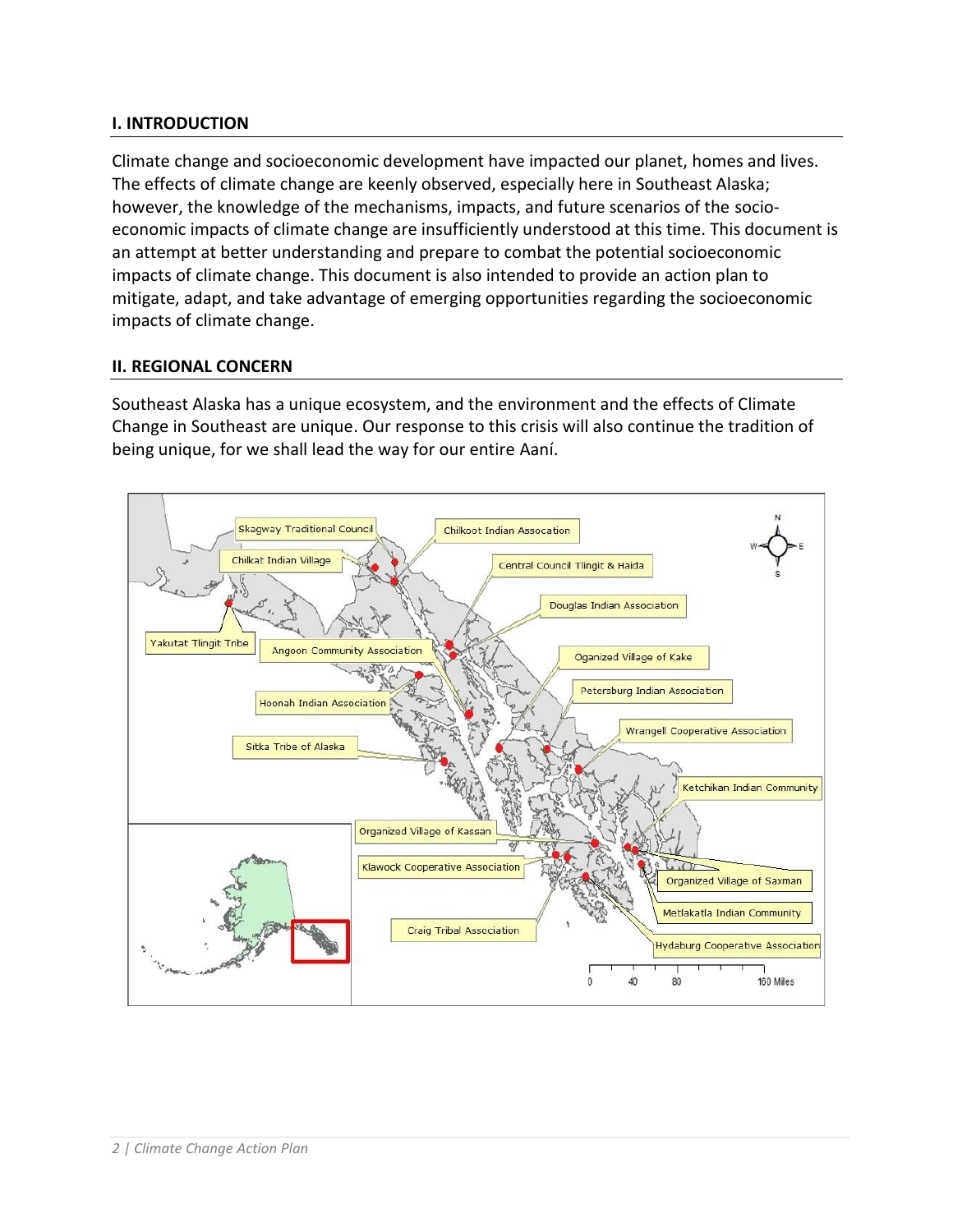#### **III. EXECUTIVE SUMMARY**

A new necessity for Traditional Harvesting and Greenhouse production of foods, building sustainable & renewable energy resources, and finding solutions to energy-efficient & costeffective housing is fast becoming a reality. Taking steps now to develop these programs is in the Tribe's best interest to better prepare for a rapidly changing climate. Traditional Harvest and greenhouse production can significantly offset the continually increasing food prices and shipping costs. Renewable and non-traditional forms of energy production from Biofuels to Thermal to Wind can offset the costs and carbon release of Greenhouse Gasses (GHG) into the environment. Electric Vehicle (EV) and recharge station implementation would also have positive outcomes for the environment and provide local employment with the development of an EV infrastructure. Our waterways are being assaulted with rising temperatures, increasing extreme weather events, abandoned mines polluting our watersheds, and governments concluding hastily conducted water quality testing and analysis studies only to report that "All is well." However, action must be taken today to protect the future, the people, and our way of life.

Mission of the Central Council of the Tlingit & Haida Indian Tribes of Alaska:

"Preserve our sovereignty, enhance our economic and cultural resources, and promote self-sufficiency and self-governance for our citizens."

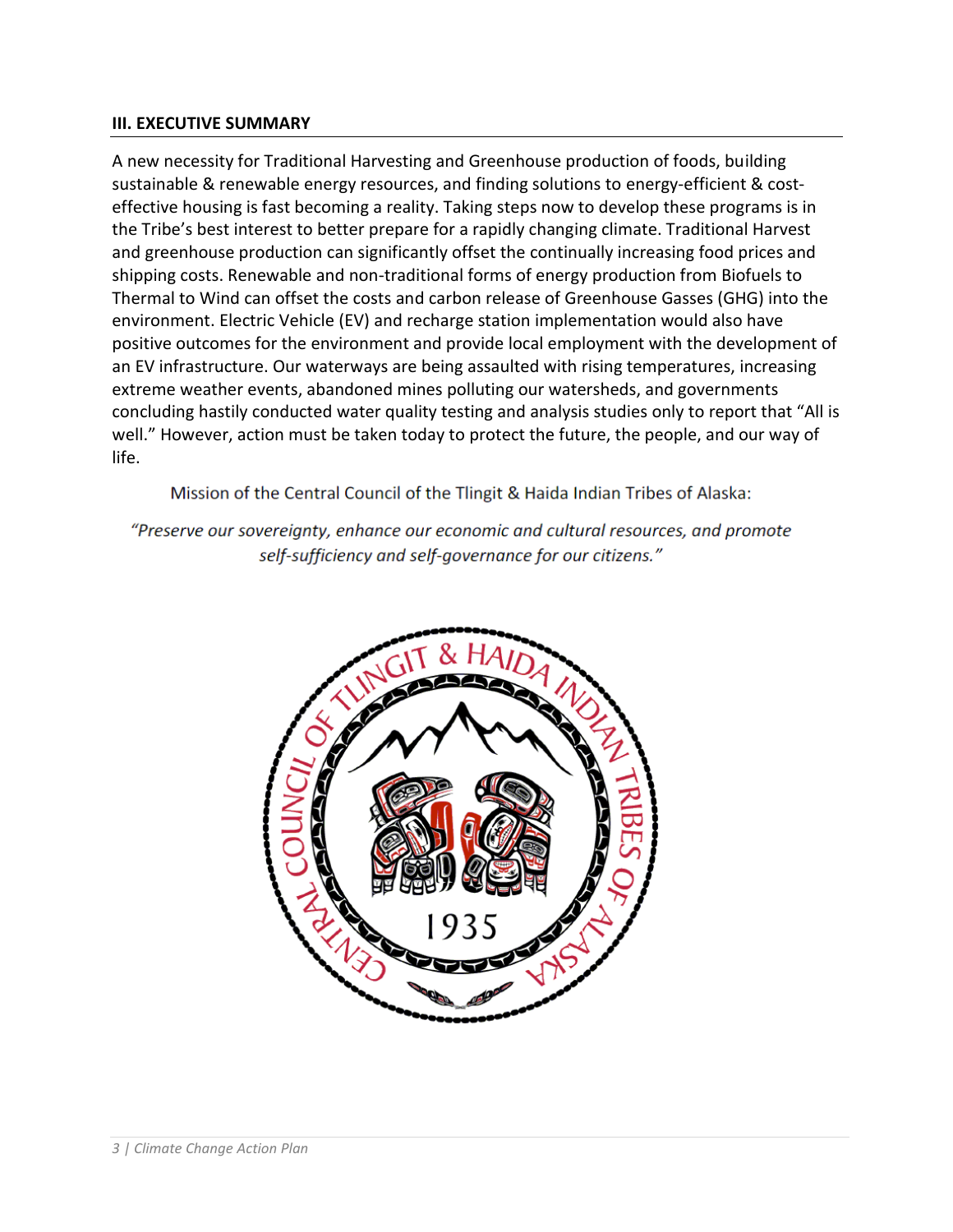#### **IV. CURRENT CHALLENGES**

**Extreme Weather.** We are in a "more rain, less snow" weather pattern now and will be for the foreseeable future. This is an effect of warming global temperatures. This current weather scenario creates many adverse effects from salmon spawning scoring and ecosystem disruption to lack of snow protection, causing Cedar root death to heatwaves intense enough to cause mass shellfish kill-off. So far, in 2021, it has been reported to be the second wettest on record<sup>1</sup>. Extremely intense heatwaves are occurring more frequently, causing multiple species' mass dieoffs (See "Shellfish" section below).

These weather extremes have been the cause of the following events:

- 1. The Haines DEC 2020 Landslide
- 2. Ketchikan FEB 2020 Landslide
- 3. 2015 Icy Bay Landslide and Mega-Tsunami

The COVID-19 Global Pandemic has given us a glimpse and warning of potential future global scenarios; we need to take steps to protect Food Sovereignty, rising fuel costs, loss of Social Normality due to lack of Contact and Loss of Rights and Freedom protections.

#### **V. FUTURE CHALLENGES**

One aspect of "future challenges" that can be reported with certainty is that the current pattern of "once-in-a-lifetime" weather events increasing in frequency and intensity suggests that these extreme events will occur more often. Attempting to adjust and adapt to these everincreasing events, we will need to become better trained and well-versed in adaptation, mitigation, and immerging opportunity strategies for the future of our people.

Finding ways to protect our communities from future pandemics better and the effects of climate change should also become a priority.

*<sup>1</sup>KINY Radio, First Half of 2021 Sets Second Place Record for Total Rainfall, July 12, 2021 [\(www.kinyradio.com/news/news-of-the-north/first-half-of-2021-sets-second-place-record-for-total-rainfall/\)](http://www.kinyradio.com/news/news-of-the-north/first-half-of-2021-sets-second-place-record-for-total-rainfall/)*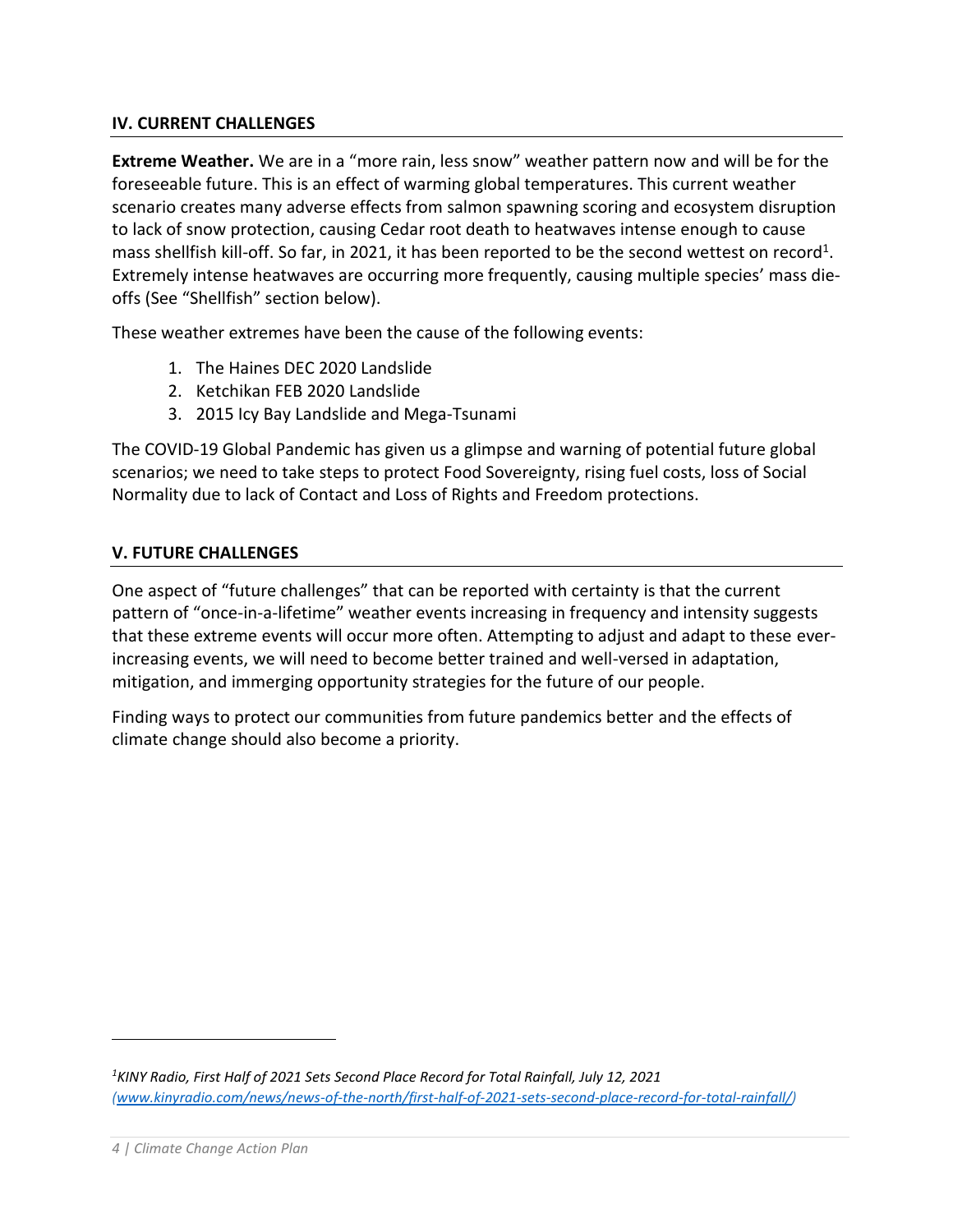#### **VI. SOCIOECONOMIC RESOURCES ENDANGERED**

**Shellfish.** We are on the precipice of losing a traditional natural resource. Sampling and testing of shellfish at the Sitka Tribe of Alaska's SEATOR Lab have shown that for most of the 2020-21 calendar year testing period Butter Clams aka *Saxidomus gigantea* have been unsafe for consumption (See Figure 1 on next page.). Many more species of shellfish were contaminated with Paralytic Shellfish Poisoning (PSP) throughout the period; however, it was Butter Clams that were unsafe for consumption a substantial majority of the

| <b>Community</b> | <b>Beach</b>                   | <b>Species affected</b> | Date Collected |
|------------------|--------------------------------|-------------------------|----------------|
| Juneau           | Amalga Harbor                  | <b>Butter Clam</b>      | June 25, 2021  |
| Kasaan           | Kasaan Harbor                  | <b>All Species</b>      | June 24, 2021  |
| Ketchikan        | Seaport Beach                  | <b>All Species</b>      | June 27, 2021  |
|                  | <b>Mission Beach NE</b>        | <b>All Species</b>      | June 23, 2021  |
|                  | <b>Mission Beach SW</b>        | <b>All Species</b>      | June 23, 2021  |
| Kodiak           | Near Island (N. Trident Basin) | <b>Butter Clam</b>      | June 23, 2021  |
|                  | South Trident Basin            | <b>All Species</b>      | July 11, 2021  |
| Klawock          | City of Klawock Boat Launch    | <b>Butter Clam</b>      | July 12, 2021  |
| Sitka            | Starrigavan North              | <b>All Species</b>      | June 29, 2021  |

Figure 1. SEATOR Shellfish Public Safety Advisory

time. Warming ocean temperatures are the cause of rising PSP contaminations. Climate change is also a contributing factor to ocean acidification; warming temperatures add fresh water to the ocean system at a rate that affects its chemistry. These ocean chemistry changes are occurring in addition to Green House Gases (GHG) absorption by the sea as described in the Central Council of the Tlingit & Haida's Climate Change Adaptation Plan.

The Pacific Northwest coast from Alaska to Washington State experienced shellfish multispecies Mass Mortality Events from the 2021 Summer Heat Wave. As reported by Sea Grant Washington, a mass mortality event killed off entire coastlines of shellfish, from the article "*The event is being considered a once-in-a-lifetime occurrence because of the coincidence of record high temperatures and midday extreme low tides, leading to unusually high lethal effects on intertidal sea life. This is possibly the first documented shellfish mortality event of this*  magnitude in modern times<sup>"2</sup>. The extreme weather event that caused a mass mortality event was documented occurring as far north as Skagway<sup>3</sup>. In Skagway, July 2021, Blue mussels were overheated on the exposed rocks resulting in waves of shells washing ashore for days.

Research into aquaculture/mariculture, shellfish farming, clam-bed seeding, and new species acclimating into our environment is essential for the wellbeing of our people.

> *Social cost of losing shellfish as a resource: IRREPLACEABLE Economic cost of losing shellfish as a resource: PRICELESS Potential of losing shellfish as a resource: HIGH*

*<sup>2</sup> <https://wsg.washington.edu/impacts-from-the-summer-2021-heatwave-on-washington-shellfish/> <sup>3</sup> <https://www.leonetwork.org/en/posts/show/72F79911-94B7-4104-B13B-A1A46525CAFE>*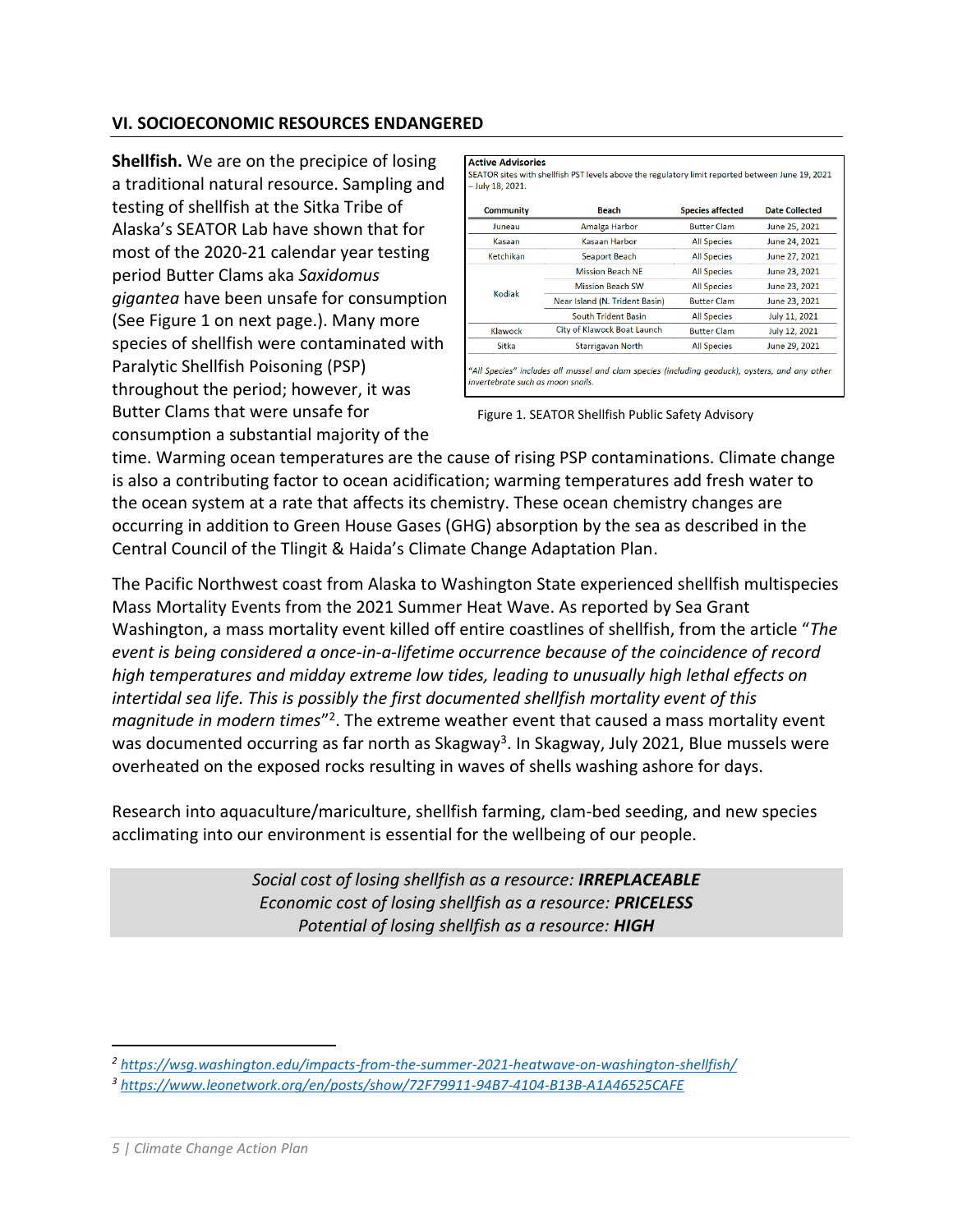#### **VI. SOCIOECONOMIC RESOURCES ENDANGERED (CONT.)**

**Salmon.** The history of non-indigenous mismanagement of our natural resources is evident in the history of the decline in returns and regrowth. Climate change contributing to declining factors only increases potential catastrophe with dwindling salmon returns and no real remedy planned or proposed federally or by the State. It is in all our communities' best interest to act now to mitigate, adapt and take advantage of any emerging opportunities brought on by the effects of a changing climate.

With the loss of just one natural resource, our way of life is in jeopardy; today, we are on the verge of losing many. Traditional Ecological Knowledge (TEK): Caused by climate change, all salmon species spawning times are shifting<sup>4</sup>, and the Alaska Department of Fish and Game (AKDFG) fish-counters do not seem to have taken into consideration these spawning time changes. Therefore, the evidence suggests that the AKDFG fish count is incorrect, making forecasting unreliable, inaccurate, and wrong. It is necessary to research ways to gain jurisdiction of our traditional fishing areas and then perform proper fish-management programs using the 10,000 years of technical experience and expertise that we have acquired.

> *Social cost of losing salmon as a resource: IRREPLACEABLE Economic cost of losing salmon as a resource: PRICELESS Potential of losing salmon as a resource: HIGH*

**Cedar.** The cultural value of the many plants and animals in Southeast Alaska is incalculable and irreplaceable. Clear-cut timber practices are an excellent example of a destructive socialeconomic process. The actual cost and damage that occurred operating with these practices were felt in many ways; with the poor returns of salmon to river and stream systems negatively affected, to the decades-long aesthetic damage to thousands of acres in our Aaní. Clear-cut deferability and riverine and stream protection practices are now in place.

Restoration of the affected areas should be researched and prioritized. Research additional ways to revitalize cedar growth, for example, research fluctuating altitude-strata seedling planting practices, invest in greenhouse production of culturally significant flora, research and create an "Ecological Calendar" (ecological clues, i.e., *date when a flower blooms*) to demonstrate and more easily predict the shifting seasons.

> *Social cost of losing cedar as a resource: IRREPLACEABLE Economic cost of losing cedar as a resource: PRICELESS Potential of losing cedar as a resource: HIGH*

<sup>4</sup> *Traditional Ecological Knowledge: Jay Erickson – Gheiwán, Wooshkeetaan – Toos' Díx'ee Hít, Teikweidi – yadi, Hoonah Kaawu*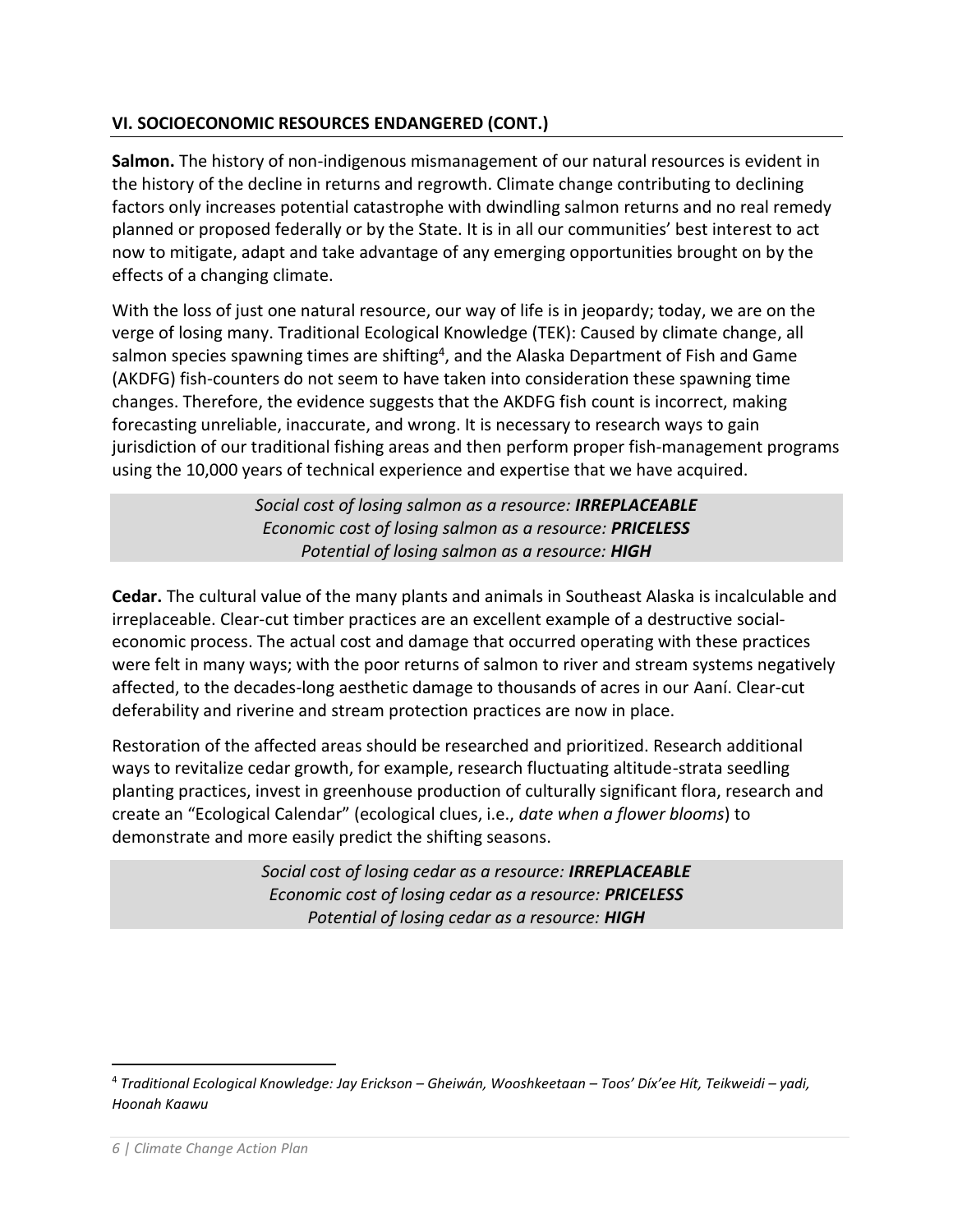#### **VII: FOOD SECURITY**

As a community, it is recommended that we invest in building greenhouse compounds and complexes. We need to become Agriculture – Aquaculture – Mariculture specialists and experts. **The thousands of years of knowledge that we possess is our capital**. Facilitating and investing in a reemergence of Native Food Preservation Technology of local food resources is a mitigation strategy that communities can begin to implement today. A regional-wide Food Security Threat Matrix should be created for each community, with this data compiled into a regional food security report. Create and archive a catalog of all traditional flora and fauna food resources, with a section detailing endangered resources.

#### **VIII. ENERGY**

It is recommended we invest in creating of an Electric Vehicle (EV) infrastructure, new & renewable energy research, research in New-Energies with Cost/Benefit Comparisons, invest in energy conservation and efficiency research and programs.

#### **IX. HOUSING**

The rising lumber and timber harvesting costs could reinitialize a lucrative timber industry. Research into a viable Timber program is recommended. We also recommend investing in more energy-efficient and cost-effective homes and into researching home heating & cooling technology. By partnering with organizations like the Cold Climate Housing Research Center (CCHRC)<sup>5</sup> communities in Southeast Alaska could be on the 'cutting-edge' of efficient housing technologies.

#### **X. SOLID WASTE**

Our recommendation is to research high-performance incinerators for non-recyclable materials. Partnerships should be formed with Northern Arizona University's Institute for Tribal Environmental Professionals Multiple Solid Waste Programs; The Tribal Solid Waste Education & Assistance Program (TSWEAP), and The Tribal Waste and Response Assistance Program  $(TWRAP)^6$ .

#### **XI. COMMUNITY PRIORITIES**

Using the Potential Climate Change Vulnerabilities and Adaptation Strategies for Tribal Communities matrix (see following two pages) each community is recommended to reevaluate this matrix, encouraged to adjust the priorities, and add items they feel are essential resources for their areas that will be affected by climate change. These evaluations will help these communities prioritize their concerns regarding natural resources in an inevitably changing climate**.**

*<sup>5</sup>* <http://cchrc.org/about/cchrc/>

<sup>6</sup> <https://www7.nau.edu/itep/main/Waste/>

*<sup>7</sup> | Climate Change Action Plan*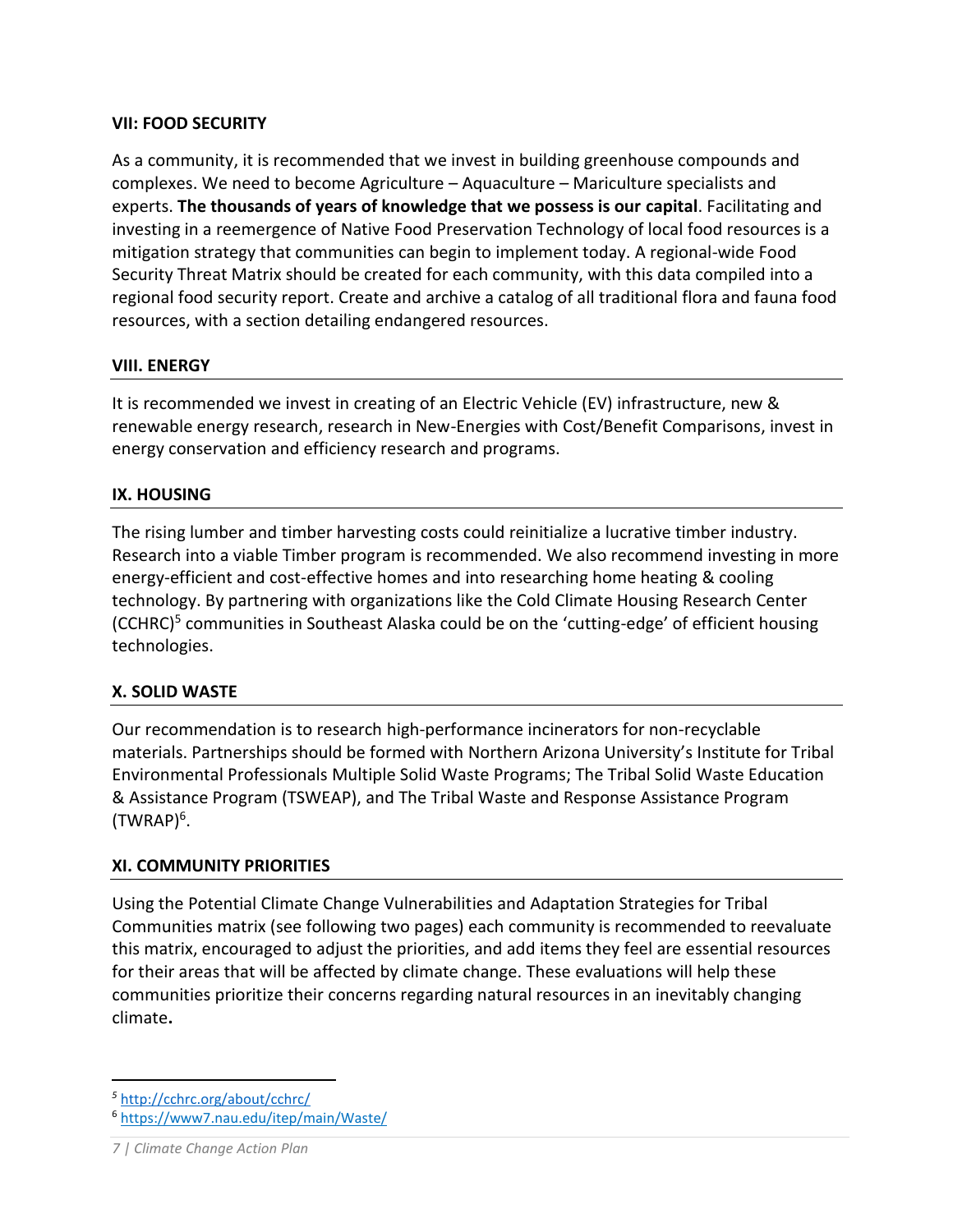## Threat Matrix Evaluation Table: Potential Climate Change Vulnerabilities

| <b>DRIVERS</b>                                |                                                                                                                                                                                            |                                                                                                                     |                                                                                                                                  |                                                                                                                         |                                                                                                                                                                                            |                                                                                                                                                                         |                                                                                                                     |                                                                                                                                             |                                                                                                                                                                                                   |
|-----------------------------------------------|--------------------------------------------------------------------------------------------------------------------------------------------------------------------------------------------|---------------------------------------------------------------------------------------------------------------------|----------------------------------------------------------------------------------------------------------------------------------|-------------------------------------------------------------------------------------------------------------------------|--------------------------------------------------------------------------------------------------------------------------------------------------------------------------------------------|-------------------------------------------------------------------------------------------------------------------------------------------------------------------------|---------------------------------------------------------------------------------------------------------------------|---------------------------------------------------------------------------------------------------------------------------------------------|---------------------------------------------------------------------------------------------------------------------------------------------------------------------------------------------------|
|                                               | <b>HIGHER</b><br><b>TEMPERATURES</b>                                                                                                                                                       | <b>EARLIER</b><br><b>SNOWMELT</b>                                                                                   | <b>MORE RAIN,</b><br><b>LESS SNOW</b>                                                                                            | <b>MORE EXTREME</b><br><b>FLOODEVENTS</b>                                                                               | <b>DRAINAGE BASIN,</b><br><b>GROUNDWATER</b><br><b>DROUGHTS</b>                                                                                                                            | <b>SEA LEVEL</b><br><b>RISE / OCEAN</b><br><b>ACIDIFICATION</b>                                                                                                         | <b>MORE EROSION</b>                                                                                                 | <b>MORE FREQUENT &amp;</b><br><b>INTENSE WILDFIRES</b>                                                                                      | <b>CUMULATIVE</b><br><b>IMPACTS</b>                                                                                                                                                               |
| <b>SUBSISTENCE</b><br><b>ACTIVITIES</b>       | Shift or loss of traditional<br>fish, plant and animal<br>species                                                                                                                          | Barriers to fish species<br>migration/ movement; shift<br>or loss of traditional fish,<br>plant, and animal species | Greater stress on cold-<br>waterspecies from warmer<br>runoff;shift or loss of<br>traditional fish, plant, and<br>animal species | Reduced water quality<br>for traditional aquatic<br>species; habitat<br>disturbance/loss                                | Reduced productivity/<br>greater stress on traditional<br>fish, plant, and animal<br>species                                                                                               | Loss of coastal/tidal wetland<br>habitats and species; ocean<br>and estuarine food web<br>changes; loss of shellfish                                                    | Reduced water quality for<br>traditional aquatic<br>species; stream channel<br>changes; habitat<br>disturbance/loss | Reduced water quality for<br>traditional aquatic species;<br>increased sedimentation in<br>streams; habitat and species<br>disturbance/loss | Dietary changes; loss of<br>local food resources; change<br>in hunting/ gathering<br>practices; loss of income and<br>culture                                                                     |
| <b>TRADITIONAL</b><br><b>PRACTICES</b>        |                                                                                                                                                                                            |                                                                                                                     |                                                                                                                                  |                                                                                                                         |                                                                                                                                                                                            |                                                                                                                                                                         |                                                                                                                     |                                                                                                                                             | Loss of culture & traditional<br>medicinal plantsand<br>materials for jewelry,<br>sculptures, ceremonial<br>pieces, basketry, nets, and<br>lodgings.                                              |
| <b>SACRED SITES</b><br><b>&amp; PRACTICES</b> | Shift or loss of traditional<br>fish, plant, and animal<br>species                                                                                                                         | Reduced streamflows in<br>summer/fall                                                                               | Reduced streamflows<br>insummer/fall                                                                                             | Damage to sacred sites;<br>temporary inaccessibility<br>to sacred sites; exposure<br>of sacred artifacts and<br>remains | Reduction in streamflows;<br>reduced productivity/<br>greater stress on traditional<br>fish, plant, and animal<br>species                                                                  | Inundation of/ damage to<br>sacred sites; loss of access to<br>sacred sites; shift or loss of<br>traditional coastal species                                            | Damage to sacred sites;<br>lossof access to sacred<br>sites; exposure of cultural<br>resources                      | Damage to sacred sites; species<br>disturbance/loss                                                                                         | Loss of traditional materials<br>for ceremonies; loss or<br>exposure of sacred sites,<br>artifacts, & remains; changes<br>in traditional timing of<br>spiritual practices                         |
| <b>WATER</b><br><b>SUPPLY</b>                 | Changes in runoff timing<br>reducing seasonal<br>availability; higher water<br>demands                                                                                                     | Reduced reliability; less<br>groundwater recharge;<br>decrease in summer/ fall<br>runoff                            | Changes in runoff timing<br>reducing seasonal<br>availability; less<br>groundwaterrecharge;<br>reduced reliability               | Damage to conveyance<br>infrastructure;<br>increasedtreatment;<br>service interruptions                                 | Reduced availability and<br>reliability of surface water;<br>lessgroundwater recharge;<br>increased treatment;<br>increasedpotential for<br>overdrafting groundwater                       | Damage to coastal<br>conveyance infrastructure;<br>reduced supplies; increased<br>treatment; degradation of<br>coastal aquifers                                         | Damage to conveyance<br>infrastructure;<br>increasedtreatment                                                       | Damage to conveyance<br>infrastructure; increased<br>treatment; service<br>interruptions; sedimentation                                     | Reduction in water<br>availability; reduced quality<br>or increased contamination<br>of local surface and<br>groundwater supplies;<br>increase in water-related<br>illnesses; potential conflicts |
| <b>WATER</b><br><b>QUALITY</b>                | Increase in water-borne<br>illnesses; taste and odor<br>issues; decrease in dissolved<br>oxygen increase in algal<br>blooms; impacts to aquatic<br>species                                 | Seasonal changes in quality<br>due to decreased<br>summer/fall runoff                                               | Seasonal changes in<br>quality(such as reduced<br>dissolved oxygen) due to<br>decreased summer/fall<br>runoff                    | Wastewater spills;<br>contaminated<br>stormwaterrunoff;<br>turbidity                                                    | Increase in water-borne<br>illnesses; taste and odor<br>issues; higher contaminant<br>loading; increase in algal<br>blooms; decrease in<br>dissolved oxygen; impacts to<br>aquatic species | Increased by-products from<br>treating brackish water;<br>inundation of wastewater<br>treatment facilities or<br>discharge impacts; salinity<br>intrusion into aquifers | Damage to conveyance<br>andwastewater<br>infrastructure; increased<br>turbidity                                     | Damage to infrastructure,<br>increasedturbidity/<br>sedimentation                                                                           | over water rights; higher<br>human water demands<br>reduce water needed to<br>support ecosystems/ species                                                                                         |
| <b>HEALTH</b>                                 | Increased mortality<br>rates (especially for<br>children and elderly);<br>poor air quality;<br>allergens increase;<br>illnesses <sup>1</sup> exacerbated;<br>increased healthcare<br>costs | Reduced water supply<br>reliability and quality                                                                     | Change in prevalence &<br>spread of disease; reduced<br>water supply reliability<br>andquality                                   | Change in prevalence &<br>spread of diseases;<br>mortality; displacement <sup>2</sup>                                   | Change in prevalence &<br>spreadof diseases;<br>mortality; reducedwater<br>supply reliability; increased<br>malnutrition; increased<br>health care costs                                   | Displacement; illness due to<br>poor water quality; reduced<br>coastal water supply<br>reliability                                                                      | Displacement; poor<br>waterquality; mudslides                                                                       | Poor air and water quality;<br>displacement; illnesses<br>exacerbated, esp. respiratory<br>illnesses; mortality; mudslides                  | Overall reduction in<br>community health; increase<br>in chronic and infectious<br>diseases; increased heath<br>care costs; impacts<br>associated with<br>displacement                            |

1 Illnesses - includes chronic, infectious, and vector borne diseases *July 2021*

<sup>2</sup>Displacement - encompasses associated health consequences, including mortality, due to economic disruption, loss of personal income, and disruption of social networks